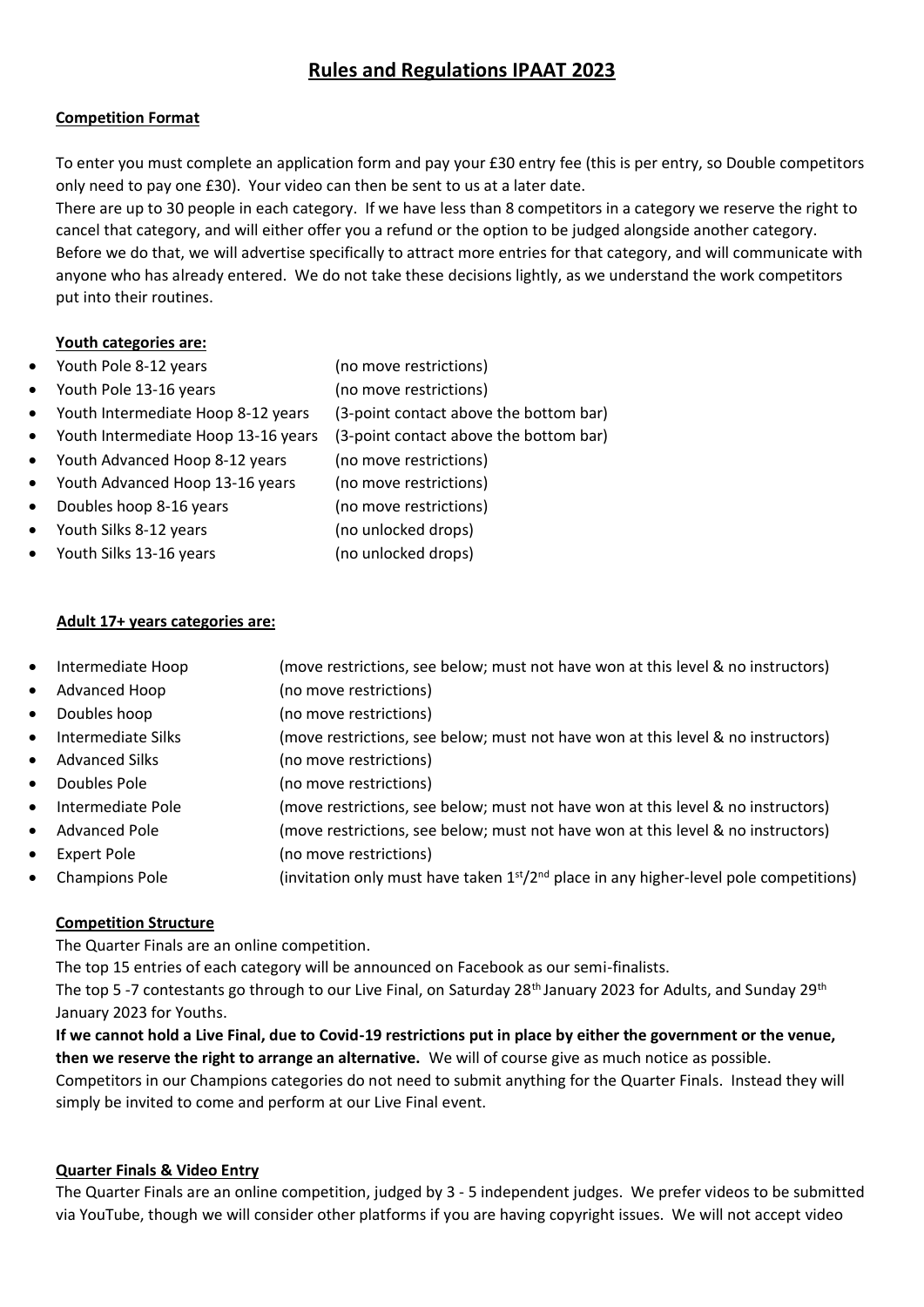files. Video links must be emailed to [info@ipaat.co.uk.](mailto:info@ipaat.co.uk) You will get an email confirmation to say that we have received it.

The deadline to send your video to us is midnight on **Friday 28th October 2022**. Please be aware that due to the large amount of entries that we receive at the last minute, it is not physically possible for us to check them all and get the email confirmations out by that deadline. We highly recommend sending your entry at least a week before that date, to give us time to check it and if necessary inform you of any issues, and giving you the chance to rectify them. Whilst we try to check all entries for anything that will cause you to either lose points or be disqualified, we cannot guarantee that firstly we will spot it or secondly, we will give you enough time to refilm your entry. It remains your responsibility to read and adhere to the rules of this competition.

Video entries can be a maximum of 3 minutes long. If you go over this you will lose 3 points for each 10 seconds over. Videos must be filmed as one continuous piece, and must not be edited. This includes adding music to your video. There must be no obvious panning of the camera, a slight adjustment may be allowed but nothing more.

# **Live Finals**

Routines can be up to 3 minutes long. Champions only may have up to 5 minutes.

Music & Bios for the LIVE finalists need to be sent to info@ipaat.co.uk by **15th December 2022**, if these aren't received by then you will be automatically disqualified. Song choice is strictly on a first come, first serve basis. No duplicates will be allowed.

# **Equipment**

We understand that not everyone has access to the same equipment as us. You may use whatever specification poles, hoop or silks that you have available for your video entry. Please be aware though that you may not score as highly if the equipment or space impacts your performance, so for example if your equipment is too close to a wall and you have to dodge it; your silk is too short and restrictive, or you only have a static pole.

At the final, both poles are 45mm diameter, one static one and the other on spin, and both are full poles - floor to structure. Our hoop available is a 95cm Single Point that is 180cm off the floor and 85cm for the youth categories which is 140cm off the floor. Silks are 5.8m high and are medium stretch from [https://www.firetoys.co.uk/aerial](https://www.firetoys.co.uk/aerial-circus/aerial-acrobatics/aerial-silks/firetoys-aerial-silk-aerial-fabric-tissus-purple.html)[circus/aerial-acrobatics/aerial-silks/firetoys-aerial-silk-aerial-fabric-tissus-purple.html](https://www.firetoys.co.uk/aerial-circus/aerial-acrobatics/aerial-silks/firetoys-aerial-silk-aerial-fabric-tissus-purple.html)

#### **Costume**

No heels, ankle boots, ankle shoes, ankle protectors or any type of PVC on the feet or legs at all. No long boots. **This does NOT apply to our Champions Pole category.**

Please keep it clean, and tape yourself (both men and women), you will be marked down for any costume malfunction. Men can be topless. Any indecent exposure will result in you being disqualified. At the Final, the music will cut off and your performance will finish.

# **Level of categories**

There are restrictions of what moves are allowed in some categories. More details are below.

If you have won a competition at the same standard as IPAAT at Intermediate Pole level you must go into the Advanced Pole category. Same applies to Advanced Pole level you must go into the Expert Pole category, and to the Intermediate Hoop & Silks levels, you must go into the Advanced categories. Whilst Expert and Doubles have no restrictions on moves, if we believe you are at a higher level than Expert we would invite you to be in our Champion's category.

Instructors past and present are not allowed to enter our Intermediate Pole, Hoop or Silks levels, or our Advanced Pole category.

If you have any queries about which level you would need to enter please email [info@ipaat.co.uk](mailto:info@ipaat.co.uk)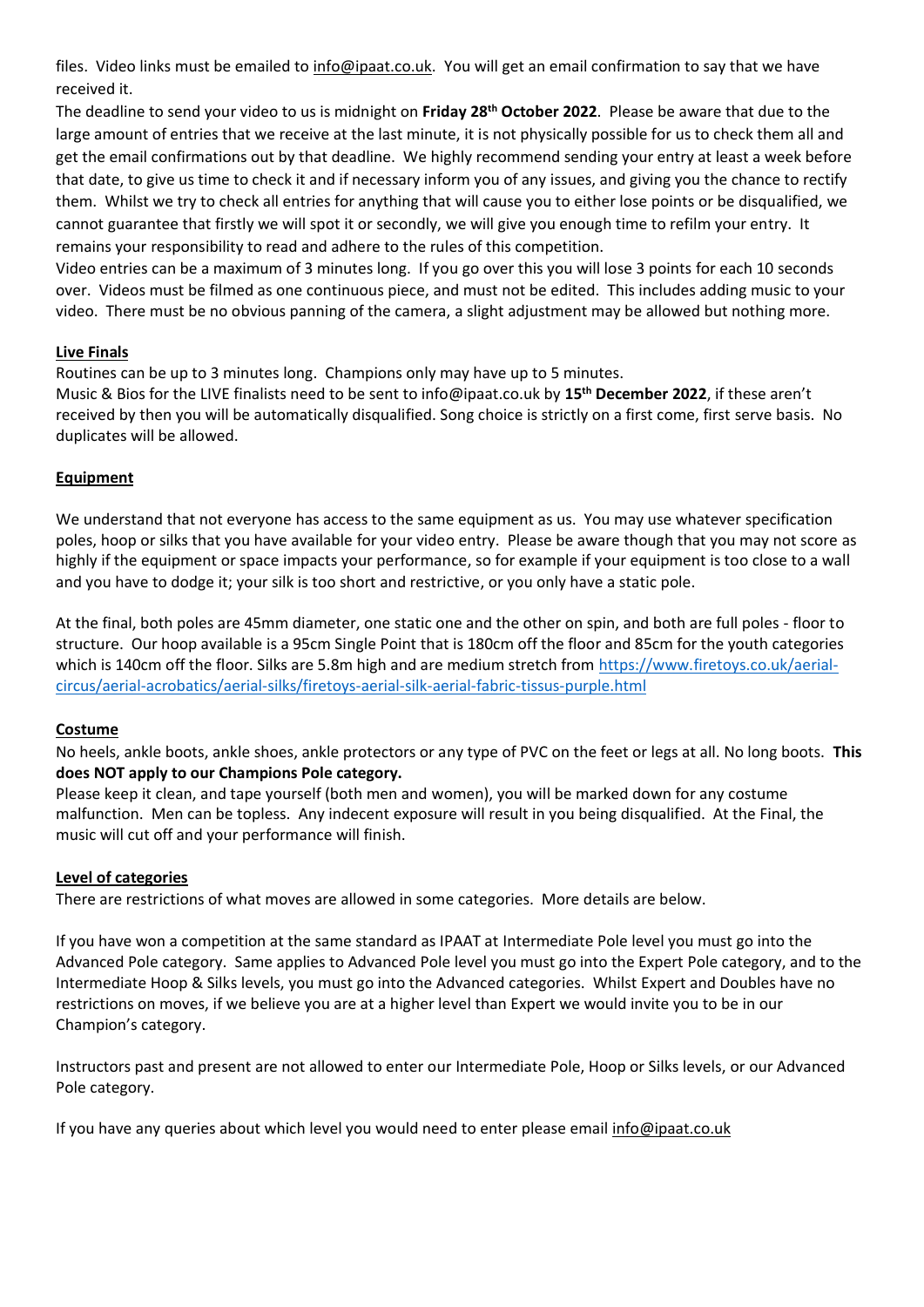#### **Disallowed Moves**

**Please check what moves are allowed in your category.** A summary is below, this is not an exhaustive list, check with us if you are not sure. We will need a video or picture of the move if you're unsure.

| Youth Pole 8-12 years | Youth Pole 13-17 years |  |
|-----------------------|------------------------|--|
| No restrictions       | No restrictions        |  |

| <b>Intermediate Pole</b>                                                | <b>Advanced Pole</b>                                                   | <b>Expert/Doubles/Champions Pole</b> |
|-------------------------------------------------------------------------|------------------------------------------------------------------------|--------------------------------------|
| No aerial inverts                                                       | No aerial shoulder mounts,<br>including layouts and pulling back<br>in | No restrictions                      |
| No shoulder mounts                                                      | No hands only moves in an<br>inverted position                         |                                      |
| No drops                                                                | No handsprings, including elbow<br>grips and iron-x's                  |                                      |
| No Extended moves, e.g.<br>Extended Butterfly, Rockstar                 |                                                                        |                                      |
| No moves where just 2 body parts<br>are on the pole - e.g. genie, knees |                                                                        |                                      |
| No single knee hangs $-$ e.g.<br>cocoon, flying angel                   |                                                                        |                                      |

| <b>Youth advanced Hoop</b> | Youth and Adult Intermediate<br><b>Aerial Hoop</b>                                                                                                                                                           | <b>Advanced/Doubles Aerial Hoop</b> |
|----------------------------|--------------------------------------------------------------------------------------------------------------------------------------------------------------------------------------------------------------|-------------------------------------|
| No restrictions            | 3 points of contact required in all<br>moves above the bottom bar,<br>apart from when mounting the<br>top bar. This means you cannot<br>lower from the top bar into a skin<br>the cat. No foot or heel hangs | No restrictions                     |

| <b>Intermediate Aerial Silks &amp; Youth</b>                                                                           | <b>Advanced Aerial Silks</b> |
|------------------------------------------------------------------------------------------------------------------------|------------------------------|
| No unlocked drops. This is when<br>you drop, and must then re-catch,<br>as you fall, to stop yourself from<br>falling. | No restrictions              |

If you do an illegal move you will either be disqualified, or moved into the appropriate category. We reserve the right to decide which.

If you transition and accidentally do an illegal move, points will be deducted. e.g Extended Butterfly and your foot comes off which is a Handspring (you quickly correct yourself and do not hold the handspring) points will be deducted. This example applies to the Advanced Pole category.